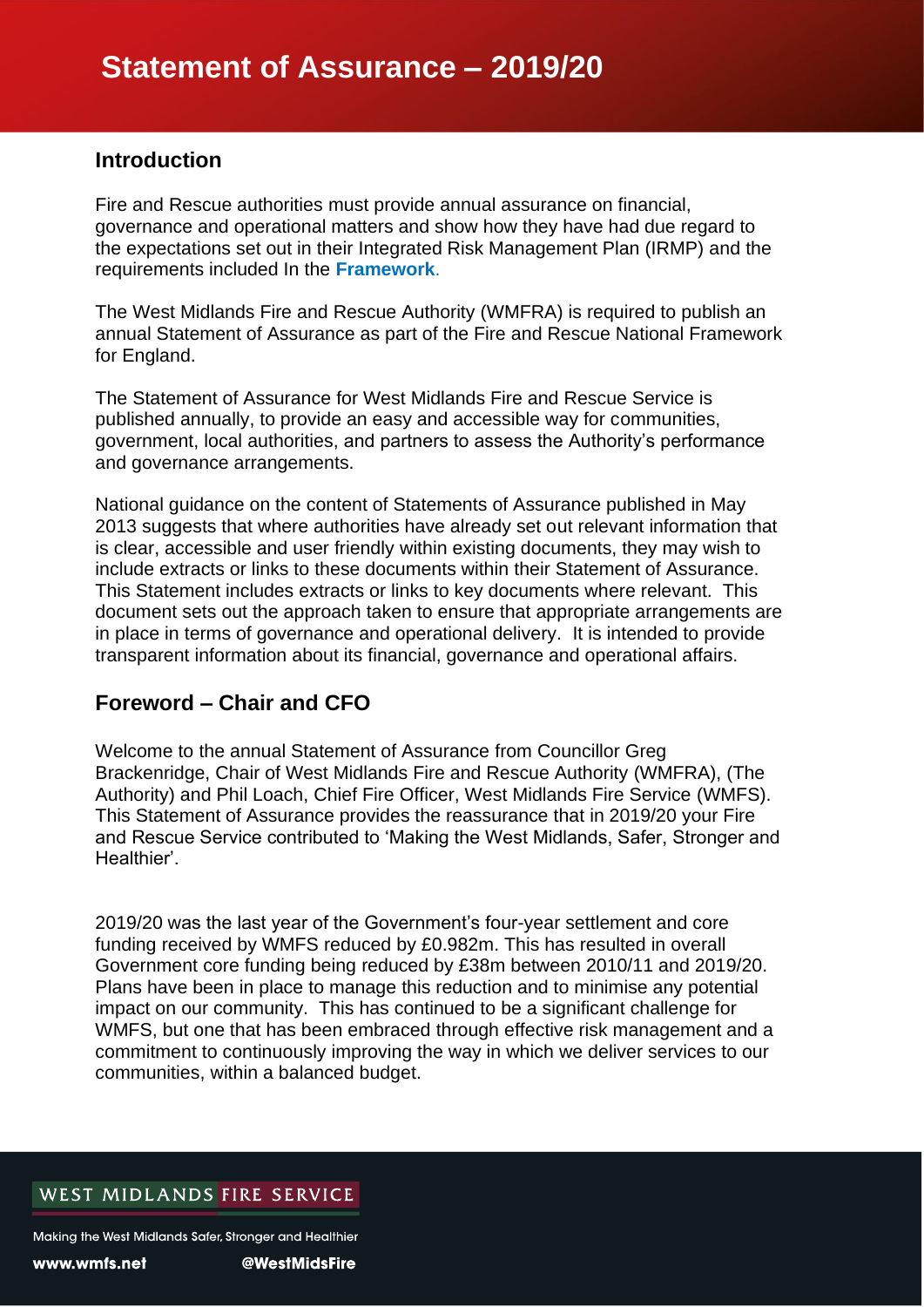During 2019/20 WMFS in response to the pandemic Covid-19, the West Midlands declared a major incident. This led to the adoption of its business continuity arrangements to be able to continue to provide services to the communities of the West Midlands, whilst keeping its employees safe.

The Covid-19 pandemic resulted in a nationwide lockdown which has had an impact on the Authority's "business as usual". The Authority operated within the provisions of the Local Authorities (Coronavirus) (Flexibility of Local Authority Meetings) (England) Regulations 2020, to ensure continuity of governance and scrutiny of the Service and engagement with regional partners. This was managed through weekly briefing by video conferencing and the application of 'matters of urgency' enabled from the Authority Constitution.

The professionalism and dedication of the firefighters of WMFS to respond assertively, effectively, and safely – combined with the high risk-based, five-minute attendance standard – remains at the heart of its Service Delivery Model. WMFS has worked with academics and medical experts on research that shows the time it takes to get to an incident is critical to someone surviving a fire or a road traffic collision.

Our commitment to delivering excellent services to our communities was recognised by Her Majesty's Inspectorate of Constabulary and Fire & Rescue Services (HMICFRS) during 2019. WMFS are the only one of the 45 Fire and Rescue Services to achieve an 'outstanding' rating for its response to fires and other emergencies. This level of recognition for its response services was received in the first year of this new inspection process.

As Chair of the West Midlands Fire and Rescue Authority and Chief Fire Officer of West Midlands Fire and Rescue Service, we are satisfied that during 2019/20 the business of the service has been conducted in accordance with good standards and that public money has been accurately accounted for.

# **Finance**

The WMFRA places significant importance in ensuring that its financial management arrangements are in line with the expectations of a public body. As a public service the Authority are responsible for ensuring that public money is properly accounted for and spent in a way that provides value for money.

# **Statement of Accounts**

The 2019/20 (unaudited) **Statement of Accounts** were approved by the Fire Authority's Audit and Risk Committee on the 27 July 2020. The audited Statement of Accounts were then presented for approval by Members at the Fire Authority meeting held on 5 October 2020.

## WEST MIDLANDS FIRE SERVICE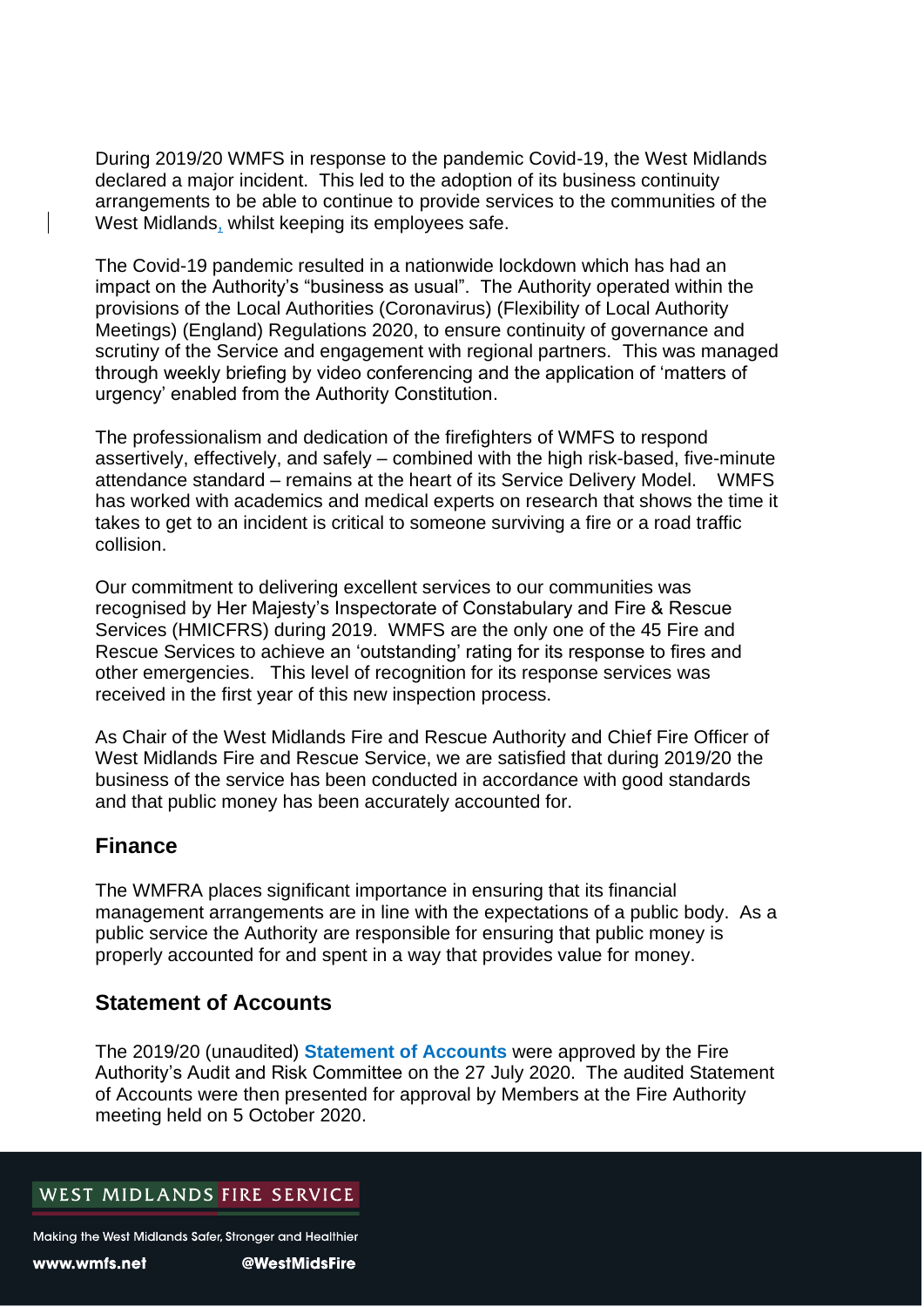The Authority's accounts for the financial year 2019/20 consist of the following:-

- The Comprehensive Income and Expenditure Statement, the Authority's main revenue account, covering income and expenditure on all services.
- The Movement in Reserves Statement, which shows the movement in the year on the different reserves held by the Authority.
- The Balance Sheet, which sets out the financial position of the Authority at the 31 March 2020.
- The Cash Flow Statement, showing movements in cash and cash equivalents during the year and the cash position at the year end.
- The Pension Fund Account, which summaries the movements relating to the firefighters' pension schemes.

The Covid-19 pandemic impacted at the very end of the 2019/20 financial year and therefore the full impact of this is not reflected in the Statement of Accounts. However, the Authority are expecting significant challenges in the year ahead as it deals with the on-going crisis.

To help WMFS to respond to the pressures of Covid-19, the Authority received from the Ministry of Housing, Communities and Local Government (MHCLG) on the 27 March 2020, a cash advance to assist with cash flow of £2.3m. This payment relates to the section 31 business rates relief grant for 2020/21. To support Covid-19 funding, two separate allocations amounting to £2.8m have been made by the MHCLG to the Authority. The first issued on 20 March 2020 for £0.6m and the second, issued on 28 April 2020 for £2.2m. The utilisation and impact of these grants will be reported in the Statement of Assurance for 2020/21.

## **Governance**

The Authority is required to produce an "**Annual Governance Statement**" which is published in July each year at the same time as the "Annual Statement of Accounts". The Governance Statement is based on an ongoing process designed to identify and prioritise the risks to the achievement of the Authority's policies, aims and objectives, to evaluate the likelihood of those risks being realised and the impact should they be realised, and to manage them efficiently, effectively and economically.

It explains how our service manages its governance and internal control arrangements and measures the effectiveness of those arrangements.

## WEST MIDLANDS FIRE SERVICE

Making the West Midlands Safer, Stronger and Healthier

@WestMidsFire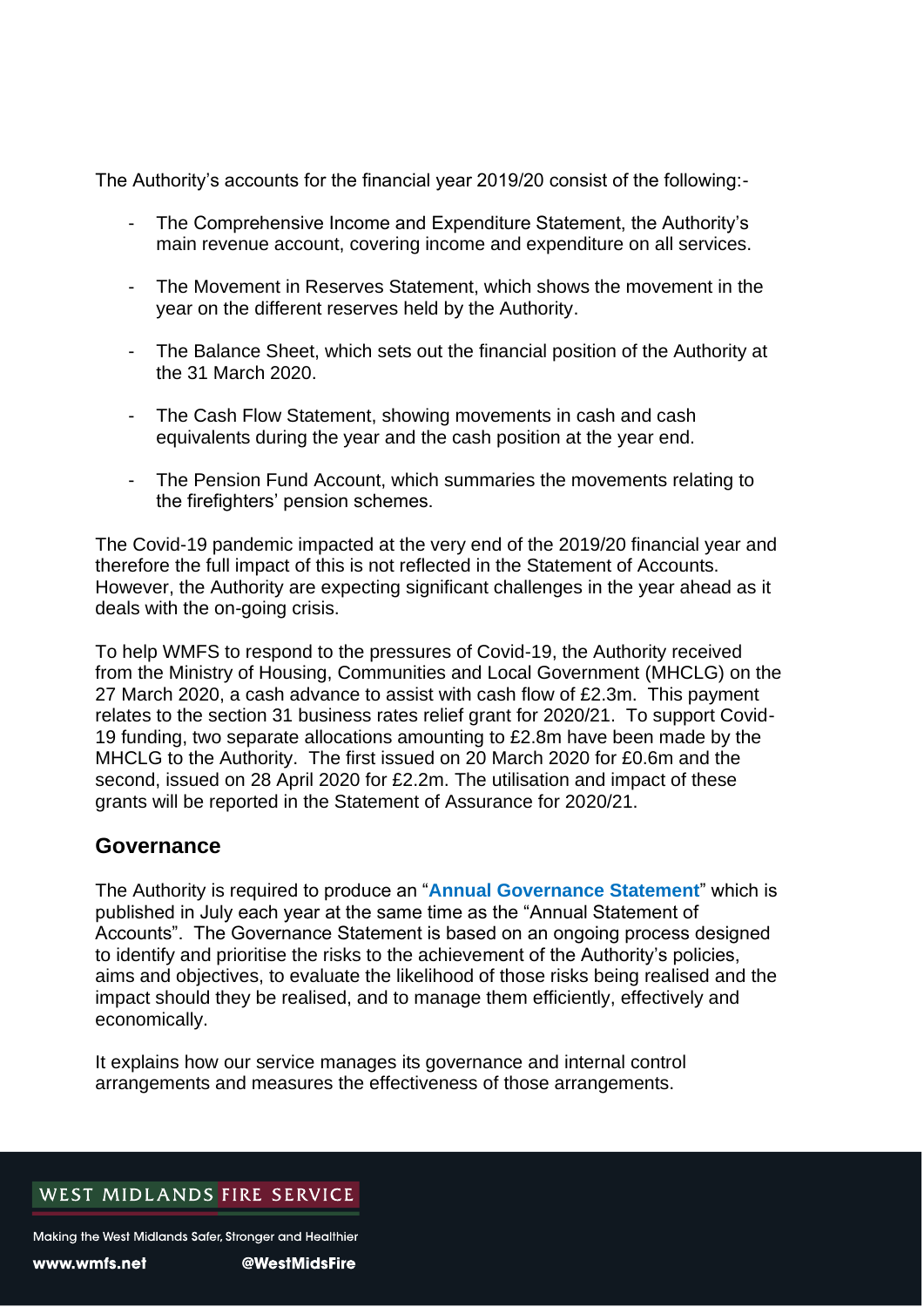# **Governance Assurance**

WMFRA is a Joint Authority established under the Local Government Act 1985, amended "The Fire and Rescue Authority (Membership) Order 2017".

It is a supervisory body that ensure that WMFS perform efficiently and in the best interests of the public and the community it serves. It means that the Service is answerable for its actions and performance to the public.

WMFRA have statutory responsibilities laid down in legislation including the:-

- Fire and Rescue Services Act 2004
- Civil Contingencies Act 2004
- Regulatory Reform (Fire Safety) Order 2005
- Fire and Rescue Services (Emergencies) (England) Order 2007
- Localism Act 2011
- Fire and Rescue National Framework for England 2018
- The Policing and Crime Act 2017
- The Health and Safety Work Act 1974

WMFRA is led by its Chair, Councillor Greg Brackenridge and it comprises of 15 elected Members who represent the 7 local authorities that make up the West Midlands, the West Midlands Police and Crime Commissioner and two co-opted Members (one representing health and one representing business). The 7 local authorities are:- Birmingham, Coventry, Dudley, Sandwell, Solihull, Walsall, and Wolverhampton councils.

WMFRA have a **Constitution** that outlines how it carries out its affairs. It explains how decisions are made and brings together in one document the detailed rules and procedures that govern the behaviour of those who work for or represent the Authority.

The Authority Members have developed and adopted a local **Code of Corporate Governance** document which incorporates how the Authority meets the seven principles of good governance. The Fire Authority ensures that its governance structures comply with the seven core principles and sub-principles of the **CIPFA/SOLACE** – 'Delivering Good Governance in Local Government Framework 2016'.

These principles are adhered to via the processes outlined in the Constitution.

To enable the authority to carry out its duties effectively, in addition to the Fire Authority meetings there are several committees and regular forums that include:-

### WEST MIDLANDS FIRE SERVICE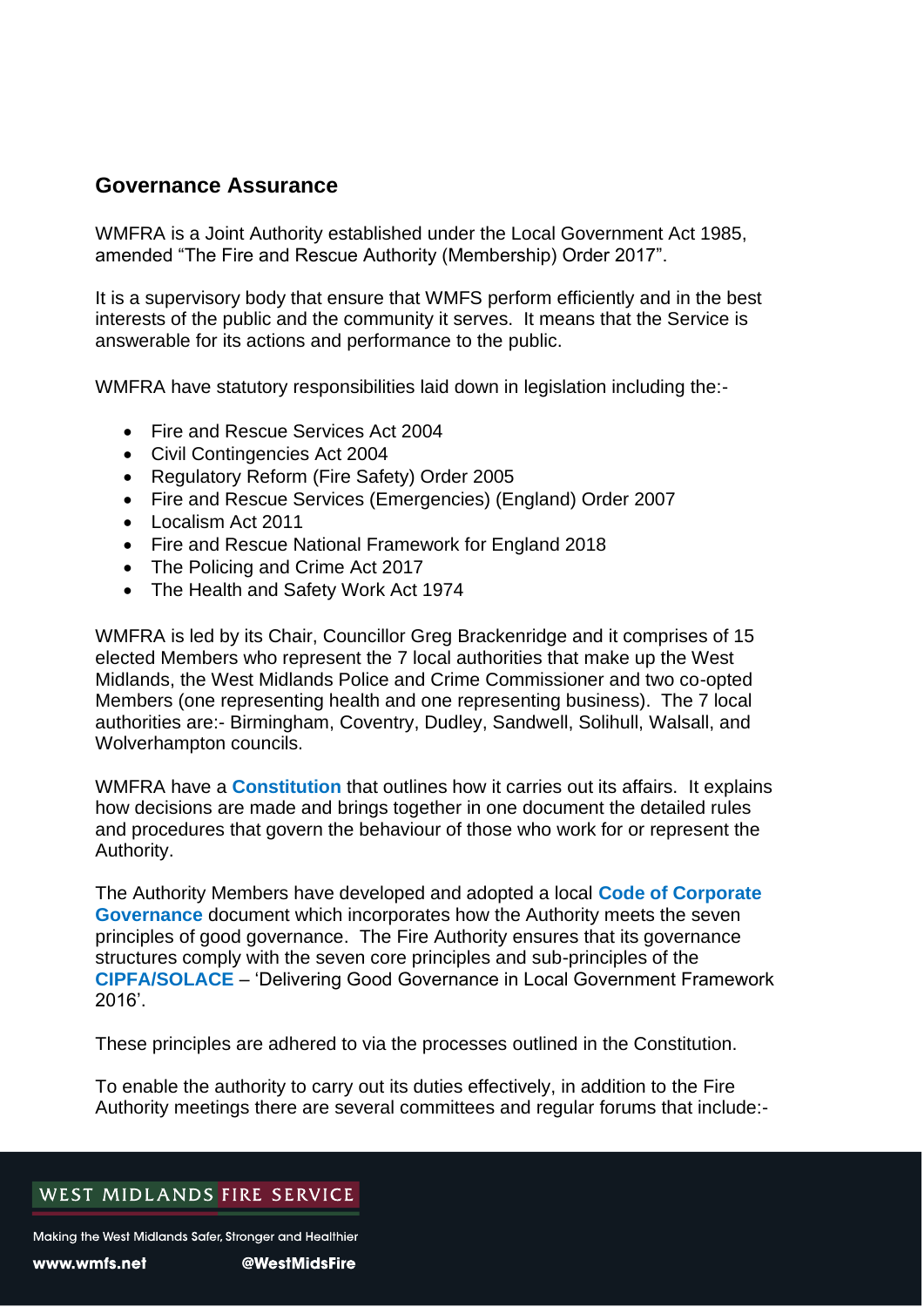- Appointments, Standards and Appeals Committee
- Audit and Risk Committee
- Collaboration and Transformation Committee
- Joint Consultative Panel
- Pensions Board
- Policy Planning Forum
- Scrutiny Committee

You can find out more about the Fire Authority and its Members on the website, **[www.wmfs.net.](http://www.wmfs.net/)** In addition, there is a Committee Management Information System **(CMIS)** which provides details of all Authority and Committee meetings, reports, minutes, and records of decisions.

# **External Audit**

The accounts are audited by independent external auditors (Grant Thornton UK LLP) who in addition to auditing the accounts, also provide assurance that the Authority has the correct arrangements in place for securing economy, efficiency, and effectiveness in its use of resources. The full external audit work programme and the risk-based approach are explained in Grant Thornton's **Audit Plan**. Their findings and their opinion on the Authority's accounts and the value for money is included within the **Audit Findings Report.** As a result of the external audit work in 2019/20, there were no significant matters arising that required the Authority to implement an action for improvement. The **Annual Audit Letter** summarises the key findings for the 2019/20 year.

# **Internal Audit**

Internal Audit is carried out by Sandwell Metropolitan Borough Council.

The purpose of internal audit is to provide the Authority with an independent and objective opinion to risk management, control and governance and their effectiveness in achieving the Authority's agreed objectives. To enable Sandwell Metropolitan Borough Council to provide this opinion, they are required to review annually the risk management and governance processes within the Authority. In addition, they need to review on a cyclical basis, the operation of internal control systems within the Authority. Internal audit is not a substitute for effective internal control. The role of internal audit is to contribute to internal control by examining, evaluating, and reporting to management on its adequacy and effectiveness.

The **Annual Audit Plan** is agreed by the Audit and Risk Committee and progress reported on a quarterly basis. The annual plan of Internal Audit includes the following:

# WEST MIDLANDS FIRE SERVICE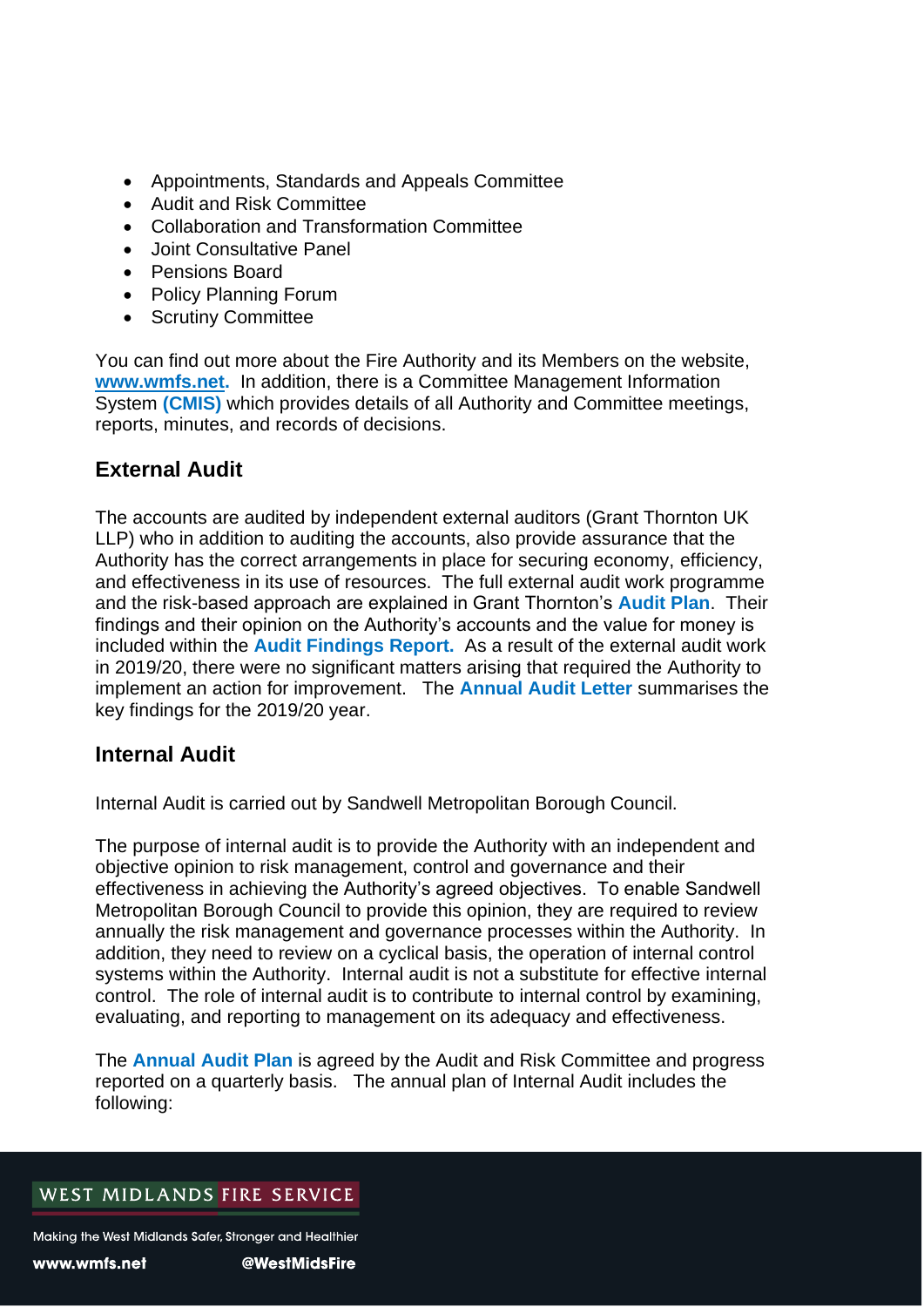- The areas subject to review (Auditable Area).
- The level of risk to the Authority assigned to each auditable area (high, medium, or low).
- The number and type of recommendations accepted by management.
- The level of assurance given to each system under review.
- Details of any key issues arising from the above.

Other sources of assurance on which the Authority may rely include:-

- The work of the External Auditors (currently Grant Thornton)
- The result of any quality accreditation
- The outcome of visits by HM Revenue & Customs
- Other pieces of consultancy or third-party work designed to alert the Authority to areas of improvement
- Other external review agencies

### **Financial**

The Accounts and Audit Regulations 2015 require that the accounts be submitted to Members for approval by the end of July. However, for 2019/20 only the Regulations have been amended by the Accounts & Audit (Coronavirus) (Amendment) Regulations 2020. The amendments to the Regulations were made in response to the unprecedented situation across the UK relating to COVID-19 and the need to reduce the pressure on all Authorities to comply with legal deadlines. As such, these Regulations provide the Authority with additional time to complete the 2019/20 audit, given the likely impact of the COVID-19 virus on the availability of staff and auditors to complete the audit process within current deadlines due to sickness or redeployment.

The deadline to publish the Authority's unaudited 2019/20 Statement of Accounts have been changed from 31 May 2020 to 31 August 2020 with the deadline to publish the audited accounts being pushed back from 31 July 2020 to 30 November 2020, these were published on the ?? **(They will be published in January 2021, date to be confirmed)**

# **Data Transparency and Accountability**

In preparing this Statement of Assurance, the Authority has considered the principles of transparency, promoting openness and accountability through reporting on local decision making, public spending and democratic processes. All

# WEST MIDLANDS FIRE SERVICE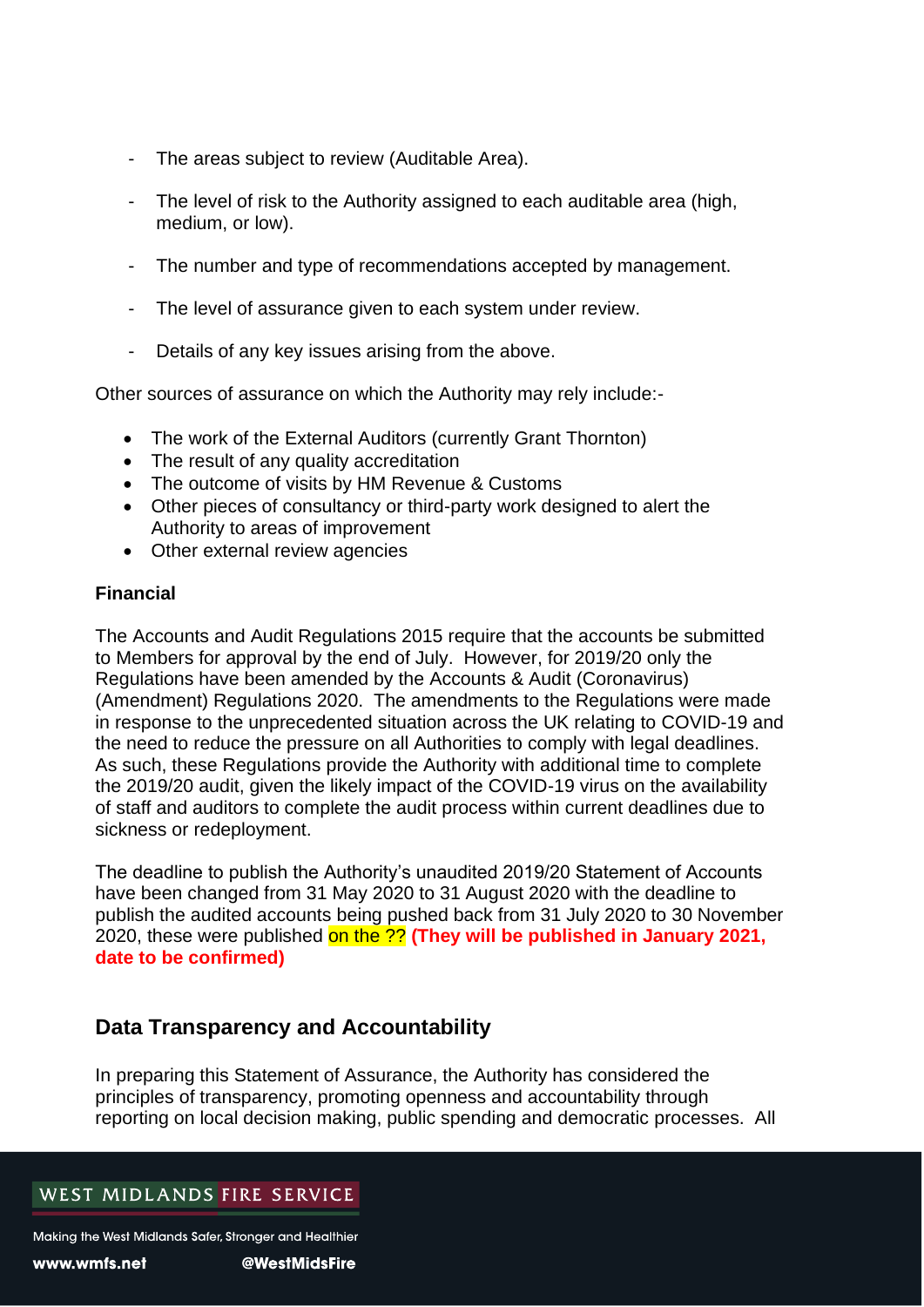relevant information is published on the West Midlands Fire Service website in line with the **Local Government Transparency Code 2015,** including information on how the Authority has spent its public money, demonstrating the Authority's commitment to transparency and accountability.

# **OPERATIONAL**

# **Integrated Risk Management Plan (IRMP)**

The IRMP provides an assessment and analysis of fire and rescue related risks within the West Midlands. It shows how WMFS will target its resources so that the Service can prevent incidents from happening, while also making sure resources are located in the best position to protect the community, enabling the Service to continue to provide the highest standards of service in the areas of Prevention, Protection and Emergency Response through the Service Delivery Model. The IRMP co-exists alongside the medium-term financial plan and 'Our Plan' which together comprise our three-year rolling strategy.

# **Public Consultation**

In line with the National Fire and Rescue Framework, we have committed to consult on the IRMP every three years, or where there is a material change to this risk assessment. WMFRA are committed to enabling the wider community to understand the strength in the risk-based approach to the delivery of services across the West Midlands and to understand the public's expectation of their Fire Service.

Since the last consultation that took place during 2016/17 there have been several national and local reports and inspections that have been undertaken:

- Her Majesty's Inspectorate of Constabulary and Fire and Rescue Services (HMICFRS) independent assessment of the effectiveness and efficiency of all fire and rescue services.
- State of Fire and Rescue: The Annual Assessment of Fire and Rescue Services in England 2019; and
- The NFCC, National Employers (England) and LGA 'Fit for the Future' report 2020.

These are likely to change the way Fire and Rescue Services operate and deliver services to communities in the future. The service continues to monitor and act upon the outcomes of the Hackett and Kerslake reviews published in 2018.

# WEST MIDLANDS FIRE SERVICE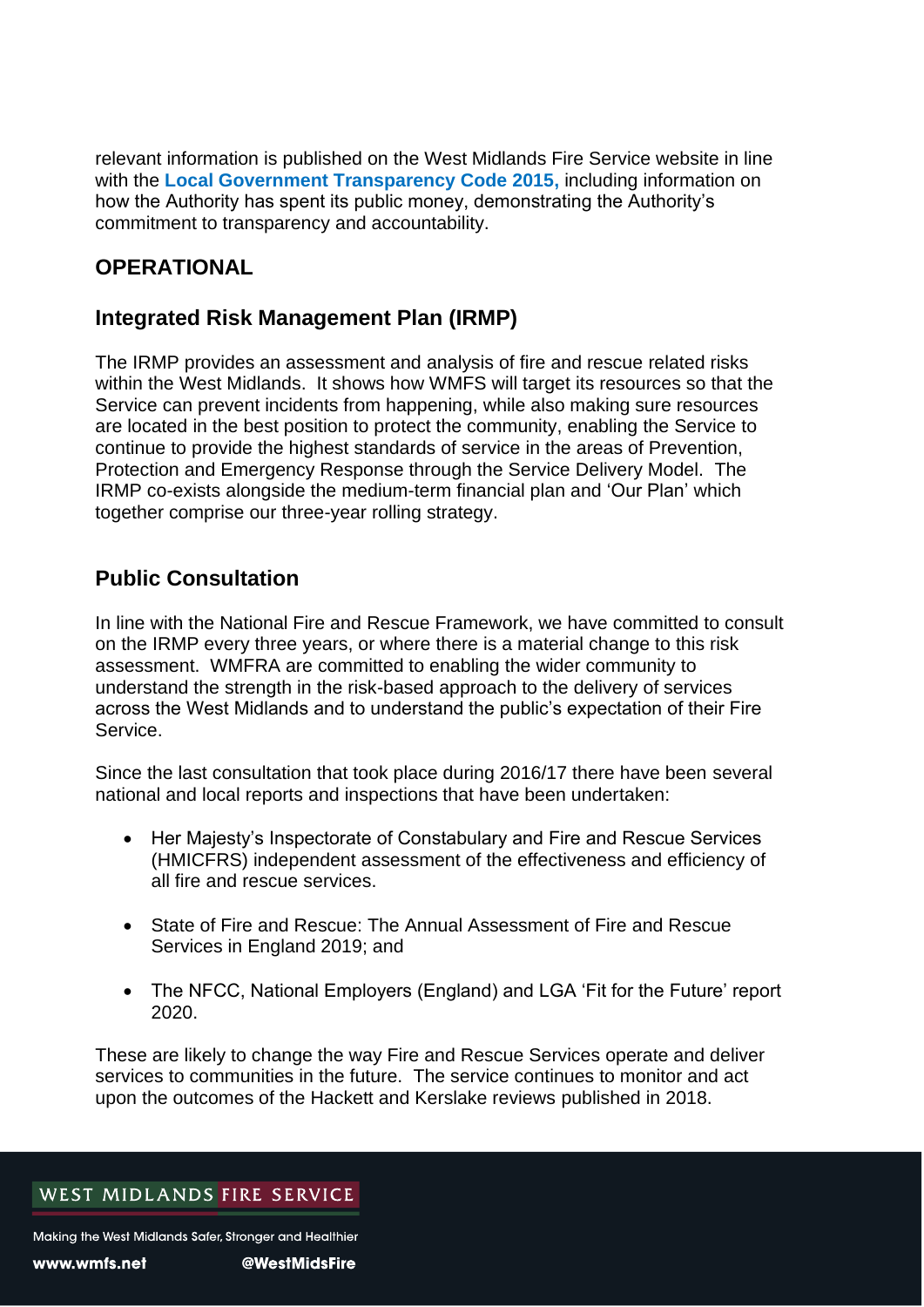The IRMP as an assessment of fire related risk across the West Midlands was scheduled to be consulted upon in late 2019 to support the determination of the Authority's strategic priorities 2020-21. However, the consultation process was paused as a direct result of the announcement of the General Election in December 2019.

The consultation was rescheduled for early in 2020 but was once again was delayed, this time due to the Covid-19 pandemic. The consultation is planned to take place late in 2020 and the results of the consultation will be shared in the Statement of Assurance, 2020/21.

The IRMP consultation will support a review of the Authority's three-year rolling Strategy and annual priorities for February 2021, enabling the revision of the Strategy for 2021-24.

# **Mutual Aid Arrangements**

WMFRA has mutual assistance arrangements in place with all the Fire and Rescue Services that surround the West Midlands – Hereford and Worcester, Shropshire, Staffordshire, and Warwickshire. Arrangements are in place to support the neighbouring Fire Services in the event of a large-scale incident or where the resources of our neighbouring Fire Services were greatly reduced.

The Authority is a partner in the West Midlands Conurbation Local Resilience Forum (LRF), the statutory multi-agency partnership set up to ensure the local authorities, emergency services and environment agency in partnership with other services including utility companies fulfil their duties under the Civil Contingencies Act 2004. The forum enables the planning to be in place in preparation for localised incidents and disastrous emergencies which may impact on the communities within the West Midlands.

The Police and Crime Act 2017 placed a duty on Fire, Police and Ambulance services to collaborate to improve the efficiency and the effectiveness of emergency services. WMFS will continue to work with partners to find better ways of working together to ensure we keep the communities of the West Midlands safer, stronger, and healthier. The service recognises that better joint working can deliver savings for taxpayers and improve services to the community. WMFS work with partners to optimise multi-agency response and resilience through enhanced working relationships, in line with the Joint Emergency Services Interoperability Programme (JESIP).

In support of National Resilience and enabled through Central Government funding, the service has enhanced its capability to respond to major emergencies such as terrorist attacks, industrial and domestic accidents, and natural disasters. WMFS are also a partner in the Multi-Agency Specialist Assessment Team (MASAT) which

## WEST MIDLANDS FIRE SERVICE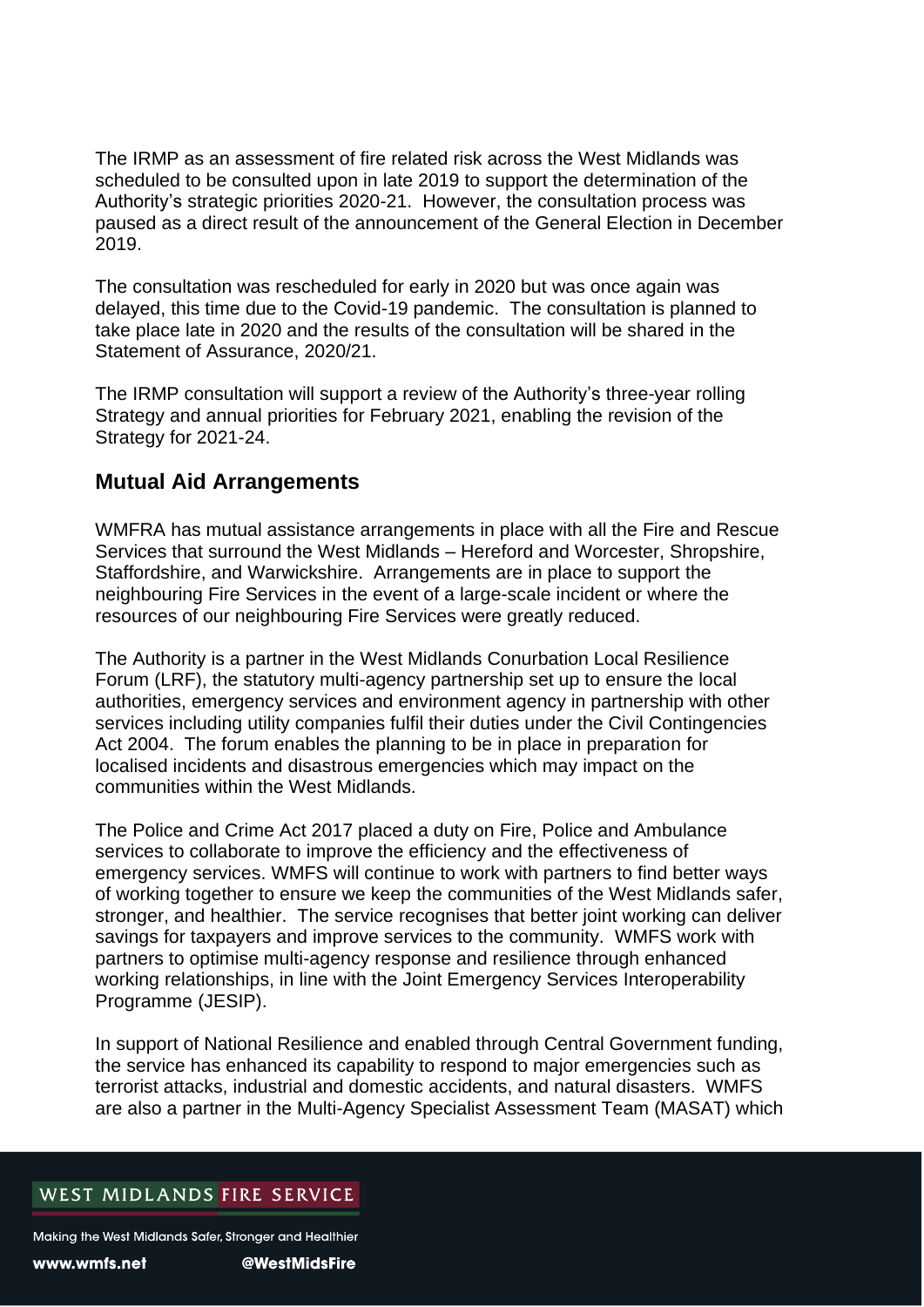provides an initial assessment of potential Chemical, Biological, Radiological, Nuclear or Explosive (CBRNE) incidents.

The Urban Search and Rescue (USAR) and International Search and Rescue (ISAR) teams are on call 24/7 providing the ability to rapidly respond to incidents locally, nationally, and internationally, assisting and undertaking search and rescue operations.

# **Health, safety, and wellbeing**

The Service has a primary responsibility for risk management and is committed to complying with its duties under the Health and Safety Work Act 1974 and associated legislation for health, safety, and wellbeing, to enable this.

In line with delivering a "safer, stronger and healthier West Midlands", it is important to maintain focus on ensuring that the service continues to develop a positive approach to employee health, safety and wellbeing and to protect others from harm from its activities. To this end, the aim is for an assertive, effective, and safe approach when responding to emergencies.

The Authority and Service are committed to working with all its employees and partners (internal and external) to achieve high standards of, and continuous improvements in, health and safety, which protects employees and others we work with and affect.

This commitment has been recognised by the HMICFRS who stated, "*West Midlands Fire Service has robust health and safety arrangements in place, including a governance process for strategic oversight and management of all health and safety issues."*

# **External Operational Assurance**

In July 2017, Her Majesty's Inspectorate of Constabulary and Fire & Rescue Services (HMICFRS) extended its remit to include inspections of England's Fire and Rescue Services. HMICFRS assess and report on the efficiency, effectiveness, and people of the 45 fire and rescue services in England.

Inspections focus on the service provided to the public. They assess how well Fire and Rescue Services prevent, protect against, and respond to fires and other emergencies and how well they look after the people who work for the service.

Fire and Rescue Services are given graded judgements as outcomes of each inspection. These are:-

• Outstanding

# WEST MIDLANDS FIRE SERVICE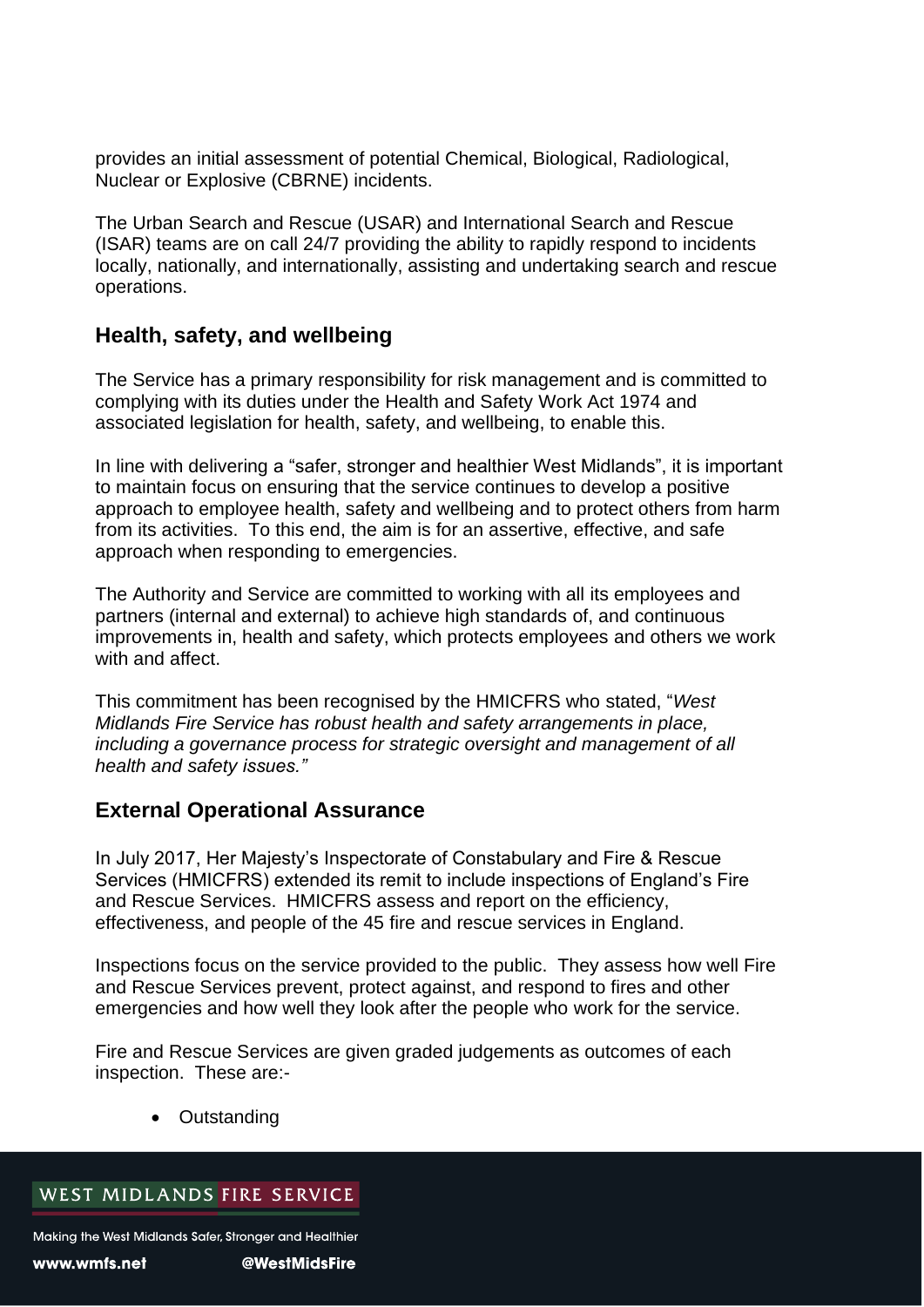- Good
- Requires improvement, and
- Inadequate

HMICFRS judged that West Midlands Fire service is:-

- 'Good' at effectively keeping people safe and secure from fire and other risks.
- 'Good' at efficiently keeping people safe and secure from fire and other risks and
- 'Good' at looking after its people.

Within the 'effectiveness' element, the Service was rated as 'outstanding' for its response to fires and other emergencies. The Service is the only one from 44 other Fire and Rescue Services to achieve this level of recognition for its response services in this first year of inspection.

Within the 'people' element there were two 'requires improvement' aligned to promoting values and culture and developing leadership and capability.

These areas for improvement were subsequently included for consideration by an 'Independent Cultural Review' conducted by an external service following the aversion of a Trade Dispute.

The purpose of this review was:-

- To undertake an independent root and branch review of the service including the Fire Authority, the Service, personnel and Trade Unions to assess the culture and relationships and the impact they have on the successful operation of the Service, along with the health and wellbeing of employees within the existing culture.
- To identify areas of good practice and further considerations that can be made to support effective and functional relations between all parties in the future.
- To identify future cultural challenges within WMFS to ensure the best possible position to deliver for the communities of the West Midlands.

The cultural review report stated the following:- *'As an service, it therefore appears not a question of 'what' you have to do to address the concerns and dissatisfaction of the Service that have led up to the dispute but more a question of 'how' you are going to do it. At the minute there are* 

# WEST MIDLANDS FIRE SERVICE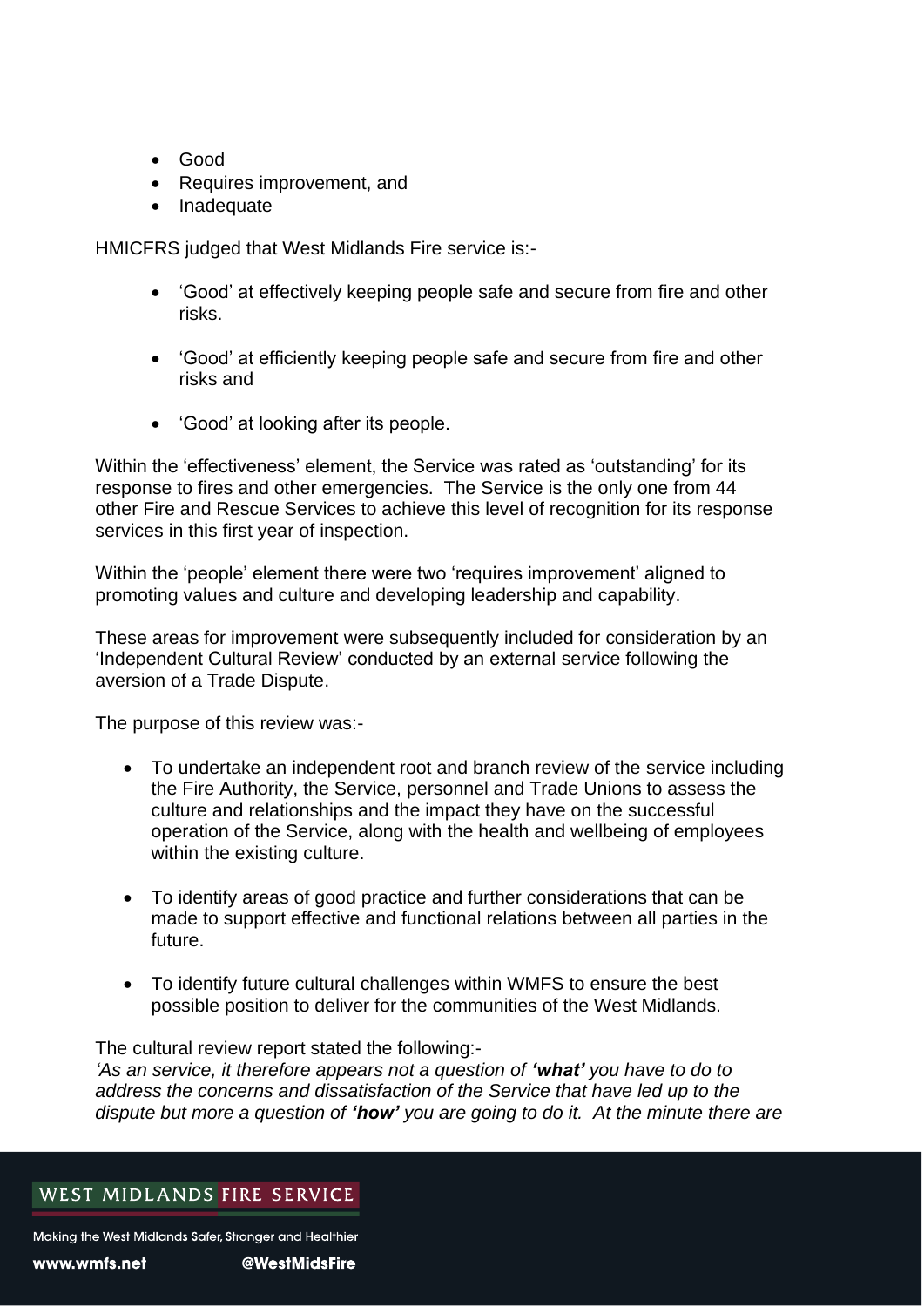*different views and opinions of how things should be led, managed and delivered and it is materialising as a perceived resistance to change.'*

It concluded that:-

- **Vision:** is clear and the staff recognises and appears to subscribe to it.
- **Values:** the core values describe what everyone feels is important to them.
- **Employee Relations Framework:** emphasises joint working.
- **Constitution:** of the Fire Authority is clear about the role of members.
- **Governance:** The senior management team have described levels of responsibility and accountability.
- **Development:** Managers are provided with input through the managing and leading excellence programme.

Both the inspection and the cultural review report have been communicated to all staff. All stakeholders have been involved in addressing the matters identified in numerous workshops and meetings. Work continues but has been delayed due to the Covid-19 pandemic.

### **Awards**

WMFS is always delighted to receive external awards and two that were awarded during the year were: -

The Guardian announced WMFS as the winner of the Workplace Diversity category of their Public Serves Awards 2019. The Guardian had recognised the work that the Service had done to encourage more people from under-represented groups, including women and people from black, Asian and minority ethnic (BAME). This was a fantastic achievement towards our objective of being an employer that reflects the composition of the communities we serve.

Fire Magazine "Excellence in Fire and Emergency Awards" recognised Coventry Fire Station and several of our partners pick up the Resilience and Learning from Major Incident's award for the fantastic multi agency work that has taken place at the simulation centre at Coventry University.

# **Internal Operational Assurance**

# WEST MIDLANDS FIRE SERVICE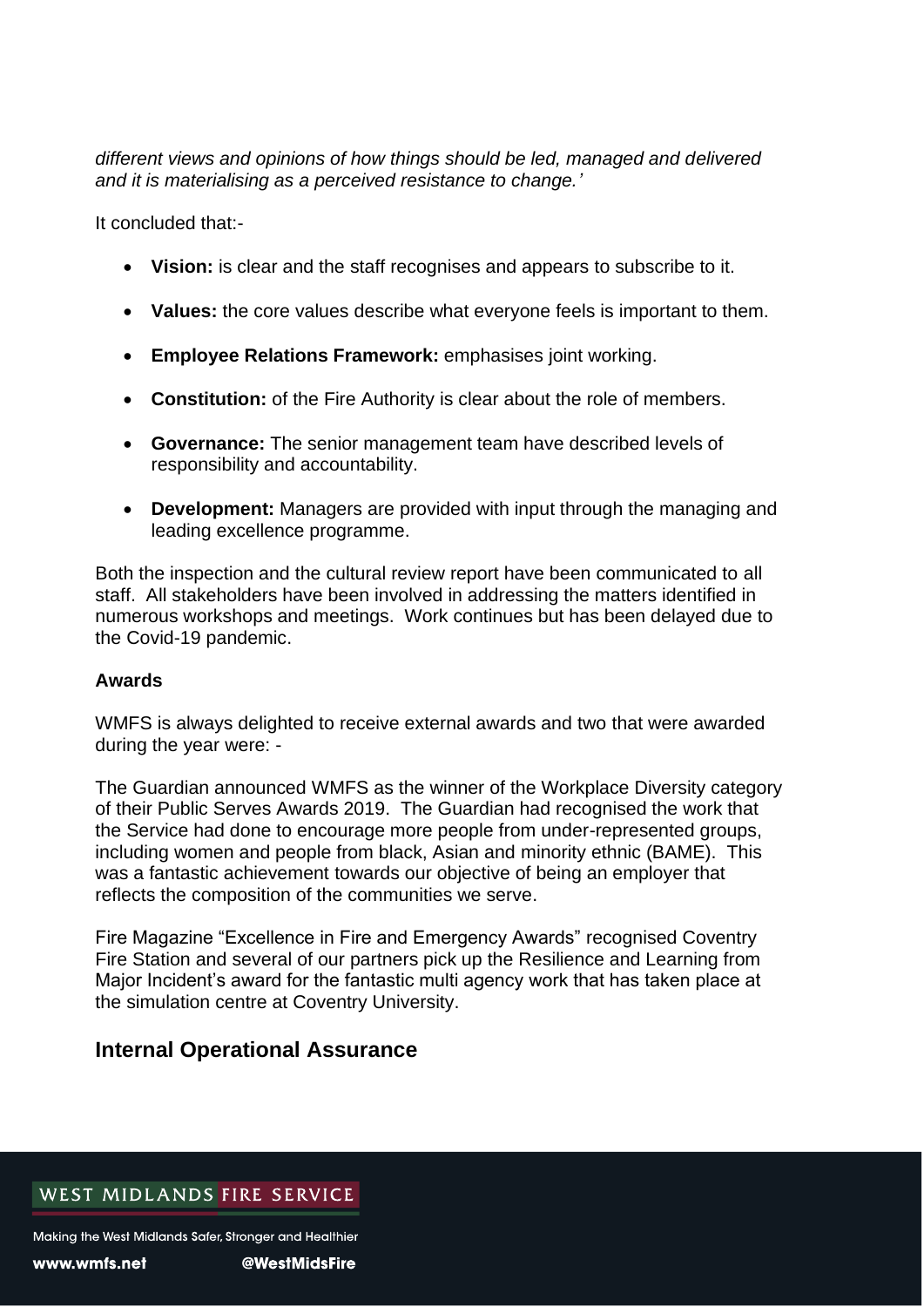The Chief Fire Officer, Phil Loach leads the Strategic Enabling Team (SET). This senior management team oversee the shape and direction of the service and that it is adhering to our legal responsibilities.

WMFS operates a three-year rolling strategy known as **'Our Plan'**, this document sets out how the Service will fulfil its vision of "Making the West Midlands safer, stronger and healthier". The aim is to achieve this through its priorities and outcomes set by the people of the West Midlands through consultation and with their Fire Authority. In summary, these include:-

- The **response priorities** that focus on dealing excellently with emergency incidents
- The **prevention priorities** focus on making safer and healthier communities
- The **protection priorities** focus on protecting life and property to make businesses stronger and communities safer

WMFS delivers its priorities with effective delivery through collaboration outcomes, which are:-

- People WMFS will create an inclusive workforce
- Digital transformation WMFS will enhance and transform services to its communities, underpinning them with innovative and digital solutions
- Value for Money Working closely with its partner services is key to delivering its services effectively and efficiently.

# **The performance of WMFS during 2019/20**

The Service has an established online performance management dashboard system, supplemented by a quarterly reporting forum of senior officers and including the Chair of the Scrutiny Committee. The performance of the Service is reported and discussed at the Scrutiny Committee on a quarterly basis. thereby progress made against "Our Plan".

The setting of targets against operational and other performance indicators enables the Service to identify key areas for improvement which contribute to making the West Midlands safer, stronger, and healthier.

The five-minute attendance standard lies at the heart of its Service Delivery Model which shows how staff based mainly at fire stations deliver the three strategic objectives of response, prevention, and protection.

## WEST MIDLANDS FIRE SERVICE

Making the West Midlands Safer, Stronger and Healthier

@WestMidsFire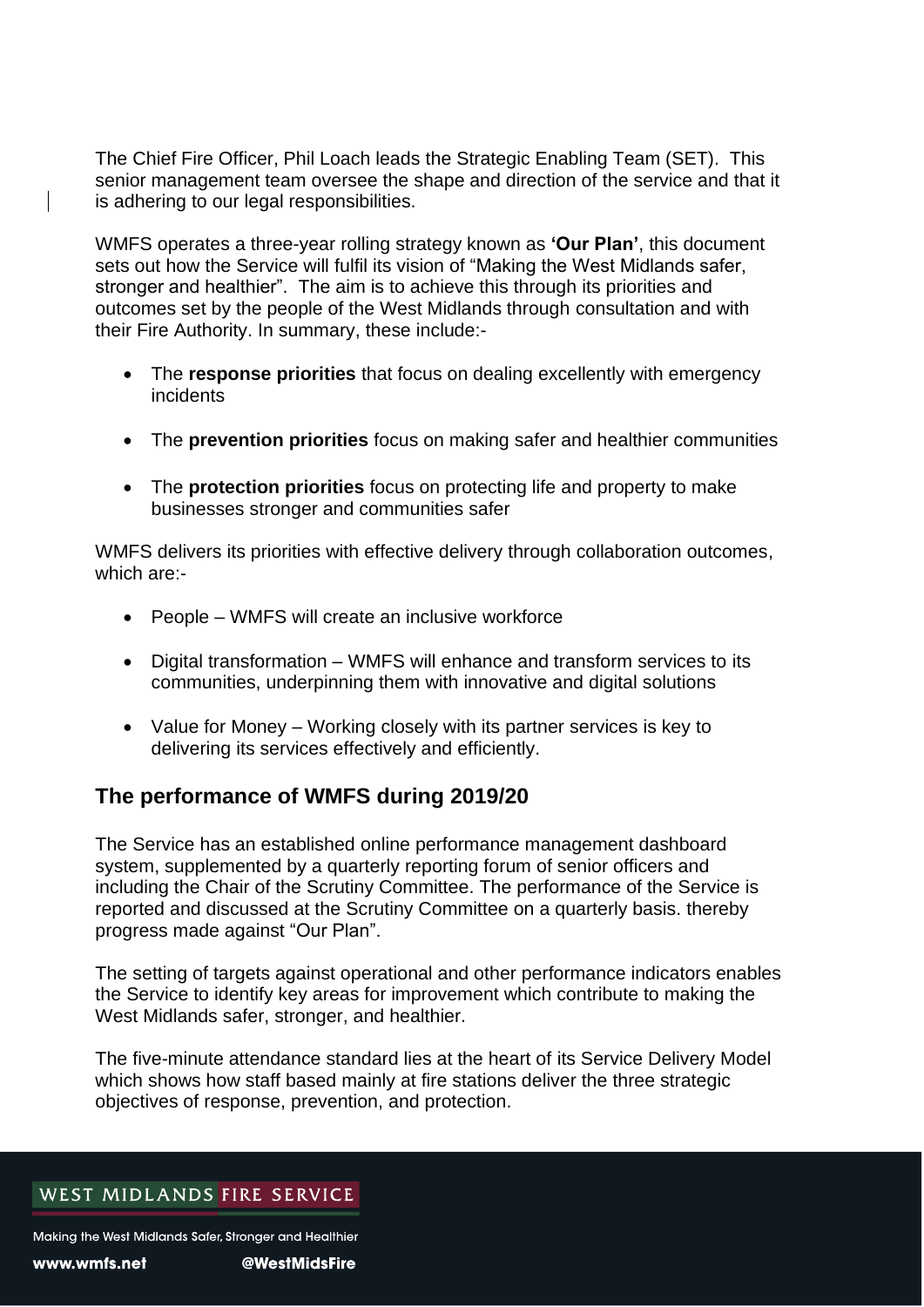### **Response**

WMFS know that its five-minute response is based on evidence and knowledge of risk and that it saves lives, homes, and businesses. As at the 2019/20 year-end, the overall median attendance time to Category 1 incidents was 281 seconds (4.41 minutes) which was one second quicker than the previous year.

#### **Prevention**

The prevention work focuses on reducing people's vulnerability to the type of emergencies to which the service responds. WMFS also have specialist prevention and partnership teams who support its firefighters in reducing anti-social behaviour, including arson, and improving road safety. As at the 2019/20 year-end the service attended 694 'Deliberate Vehicle Fires'. This was 13.9% below the forecasted target of 806. This kind of incident has continued to decline since 2014/15.

#### **Protection**

The protection work focuses on helping businesses to thrive, making the West Midlands stronger. WMFS advises companies how best to comply with fire safety legislation, to keep its staff and customers safe. As at 2019/20 year-end the service attended 435 'Accidental Fires in Non-Domestic Premises'. This was 1.1% above the forecasted target of 430, yet despite this 'Accidental Fires in Non-Domestic Premises' were at the second lowest level since 1998/99.

## **How do WMFS do it?**

From finance through to its vehicles, technology and communications, the service works hard to ensure that its services are delivered in the most relevant, effective, and efficient ways. Everything that is done is achieved and risk in our communities is reduced by its cost-efficient, flexible, and agile workforce.

At a time of unprecedented change and financial challenges for the public sector, the staff of WMFS keep finding exciting and new ways to transform the services that are provided to achieve even more with less.

This has been made possible by the exceptional workforce, a blended fleet of vehicles, a new approach to communication and a commitment to the use of technology.

WMFS aspire to keep delivering services in the most relevant, efficient, and effective ways for its communities.

## **National Developments**

# WEST MIDLANDS FIRE SERVICE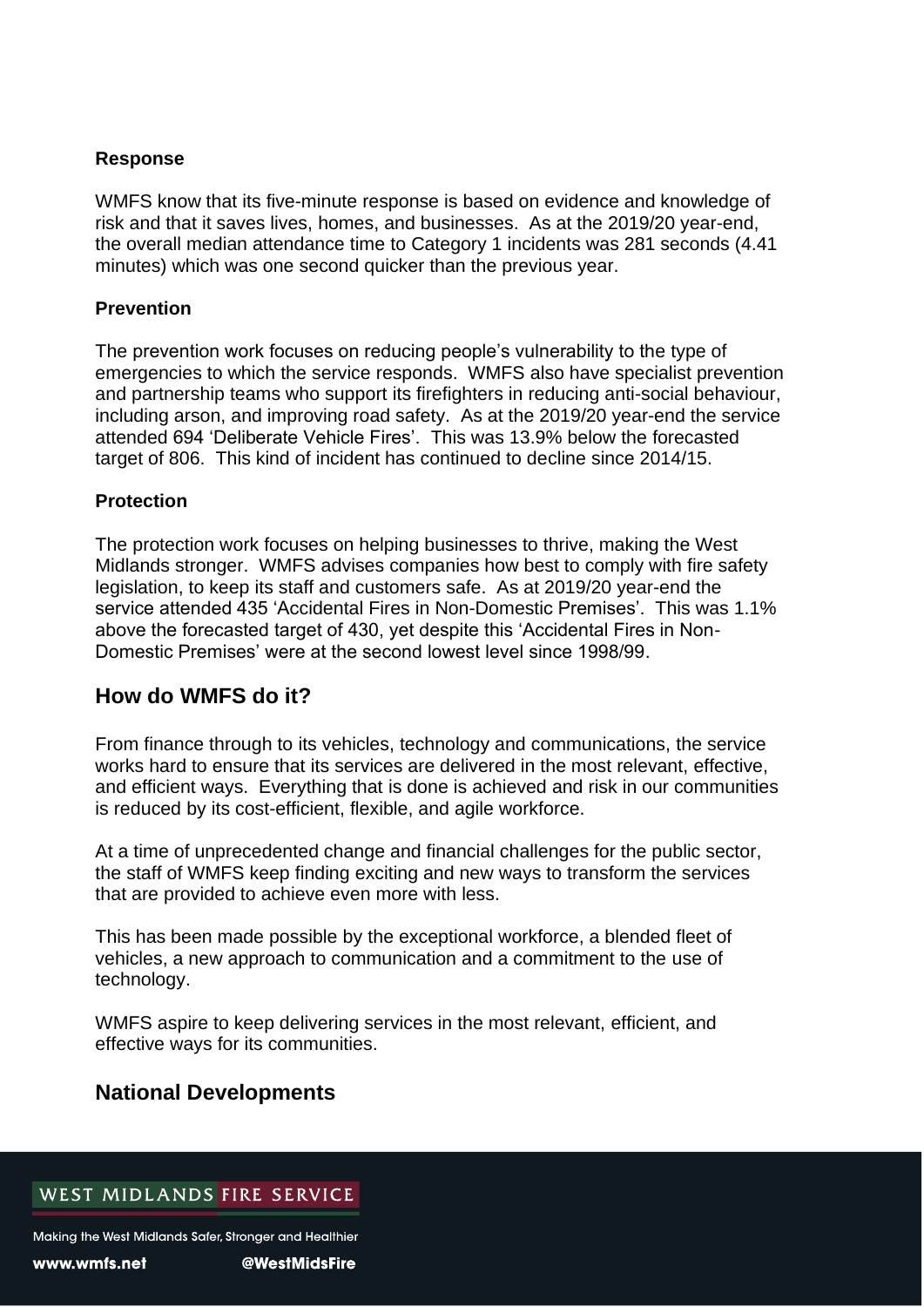### **Phase 1 Report of the Public Inquiry into the fire at Grenfell Tower on 14 June 2017**

The report was published on 30 October 2019. It contains several recommendations against which WMFS is considering and is acting and will consider its position and where appropriate, take action to ensure continuous improvement in enabling the delivery of our Vision of "Making the West Midlands Safer, Stronger and Healthier."

In the immediate aftermath of the fire, WMFS co-ordinated the sector response on behalf of the National Fire Chief Council (NFCC). The service collated and identified ACM cladding on tall buildings across all Fire and Rescue Services. This approach enabled the establishment and maintenance of effective communications and information workflows between government departments, the NFCC and all Fire and Rescue Services. As a service it continues to work closely with the NFCC to develop its own understanding and influence the sector approach moving forward.

As part of this approach, Fire safety and station-based crews completed fire safety audits and site-specific risk information (SSRI) visits at the 551 residential tall buildings in the Service's seven local authority areas. This has included updated information on ACM and other flammable material attached to building exteriors.

As a regulator, WMFS is one of the few FRS that has used its legislative powers to ensure that risk is reduced by ensuring that plans are in place to remove unsafe cladding and address compartmentation issues. This initial and growing demand on Fire Safety Officers has been proactively managed through the increase of the number of staff by 11 officers.

The continual review of initial action plans, hazards and firefighting/protection systems is key to our capturing and recording of relevant information. Preplanning through SSRI and visits under 7.2 (d) of the FRS Act 2004 enables for WMFS to record risks and safety critical information. The service has worked closely with partners to understand risk in high-rise residential and other tall buildings. Where appropriate WMFS have increased its level of response to ensure this risk is managed during the initial stages of any incident.

WMFS is committed to continuous improvement and excellence in all aspects of its work and continually reviews all policies, systems, and processes in response to service intelligence. The high-risk policies and procedures have been reviewed, evaluated, and developed with key input from across the service, including those external links into National Operational Guidance (NOG). There was a strategic focus for all operational personal to familiarise themselves with the revised High-Rise policy and associated learning.

## WEST MIDLANDS FIRE SERVICE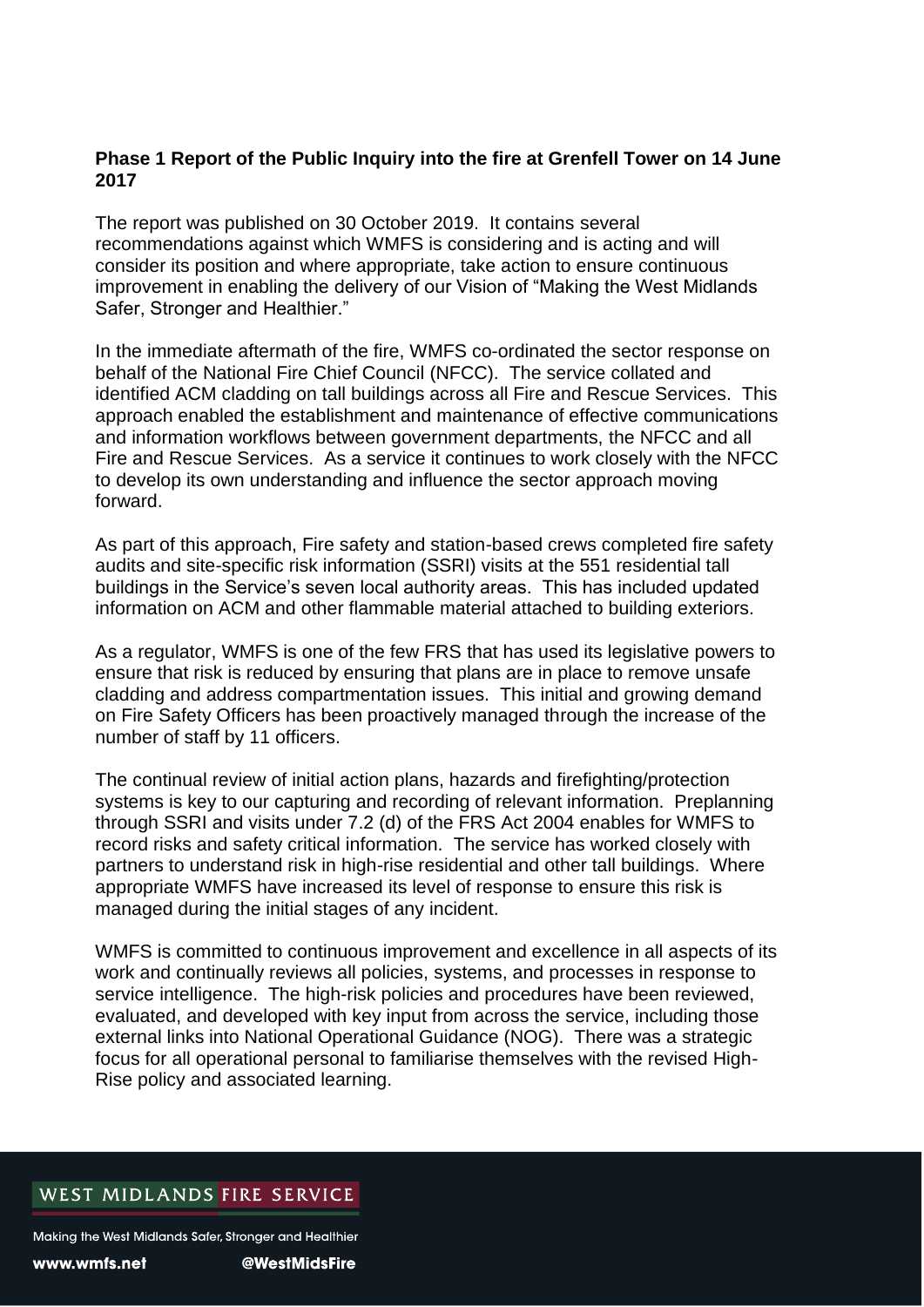Through its effective partner relationships and specific events designed to target local authorities and house providers it has been able to influence the retrofitting of sprinkler systems in several tall buildings across the West Midlands area. This is consistent with both the Authority's and the NFCC's position promoting sprinklers and will significantly reduce risk to residents and firefighters who respond to fires in these premises.

The HMICFRS Inspection report of the Service published in late 2019 specifically noted the response and progress to the Grenfell Tower incident. It acknowledged the items described previously, of which re-prioritisation of risk-based inspection, competence of Incident Command and focus upon training and assessment featured significantly.

WMFS is currently considering its position and potential actions to be taken to ensure that it complies with or can support others to be compliant against all 47 recommendations of the Phase 1 recommendations. WMFS is considering and acting upon the recommendations from the 2019 Hackitt Report "Building a Better Future". The actions and activities arising will feature in the Statement of Assurance of 2020/21.

### **High Rise Incident Assurance**

The Service proactively reviews intelligence and its preparedness for incidents in high-rise and high-risk tall buildings which can present the most challenging environment for the community and firefighters. The approach taken in managing these properties and the risks they present was positively acknowledged in the recent HMICFRS report. Key areas of activity are: -

- **Policy Revisions** the High-Rise Policy has been constantly reviewed as intelligence has emerged both nationally and locally. The policy is aligned to National Operational Guidance where appropriate and enhanced to provide additional support locally. The revised policy has followed the recognised consultation process though the Employee Relations Framework and is supported by a robust training and communication plan. Whilst operational in its nature, key policy matters include:-
	- The Regulatory Reform Order considerations
	- Building Construction
	- Different types of High-Rise/Tall buildings
	- Dry/Wet Risers
	- Evacuation
	- **Fire Control**
- **Site Specific Risk Information (SSRI) System** the Fire Authority has a responsibility under the Health & Safety at Work Act to provide information as necessary and reasonable practice for its employees.

# WEST MIDLANDS FIRE SERVICE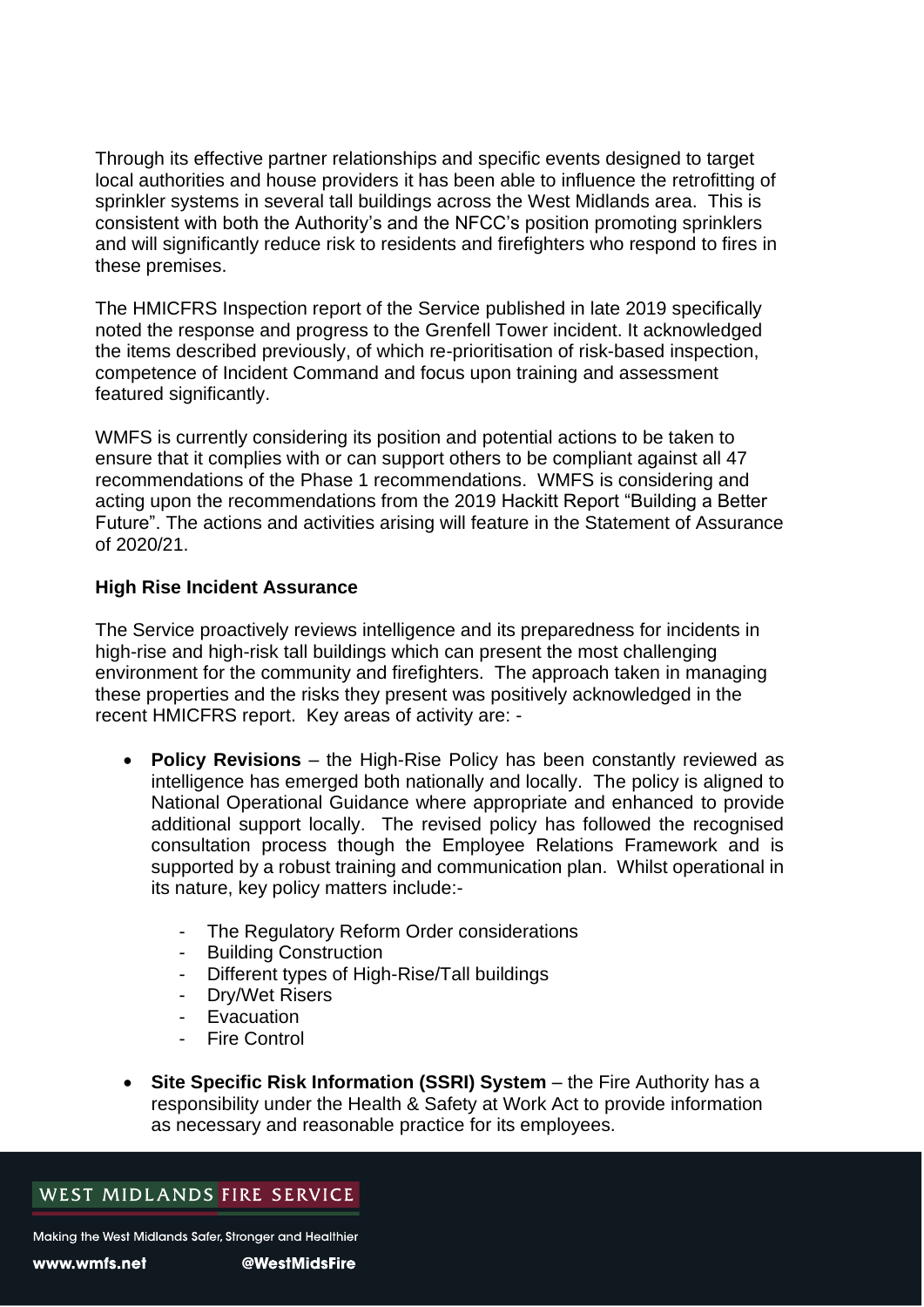One of the ways that this is undertaken is through the SSRI system. This provides a record of all high-rise buildings and any pertinent information that Incident Commanders would need to effectively manage an emergency incident.

The system is also designed to provide supporting operational plans to help manage an incident e.g. Initial Operational Plan, Water Plan, or Environmental Plan.

Whilst the service policy sets out initial actions, quality assurance, review schedules (based on risk) and training expectations, the high-rise assurance plan has highlighted areas that require additional focus and rigor alongside enhancements in digital support. There is also a growing number of new builds across the West Midlands area which fall into this high-risk category of building that are now being included within the SSRI system in a timely manner.

- **Incident Commander Competence** This is a critical area where the service has responsibility to both the community and its staff. A significant investment is made into systems to provide acquisition, ongoing maintenance, and assurance of incident command competence. To provide the higher levels of health and safety compliance we have introduced 'Standardised Assessments' to ensure all of the core competencies required of a firefighter/officer are consistently assessed and recorded.
- However, in supporting the Health & Safety Framework, the service undertakes an annual Competency Risk Assessment which reviews the frequency of existing operational activities and any new activities being considered. To provide enhanced assurance around high-rise incidents, the service sets an expectation that every officer would complete a standardised incident command assessment specifically based on a high-rise fire. Additional investment has been made to create capacity to accommodate increased demand for these assessments. There is also a similar requirement to assess the competency of flexi-duty officers using a standardised assessment process.
- **Training Materials and Support** to support the revised policy and staff achieve excellence, there have been enhancements to training and support materials. This includes new training packages and XVR incident command simulations undertaken both at the Command Development Centre and remotely where the simulations are taken to stations using a mobile platform. This is further supported by the high-rise training facility at Oldbury Fire Station.

## WEST MIDLANDS FIRE SERVICE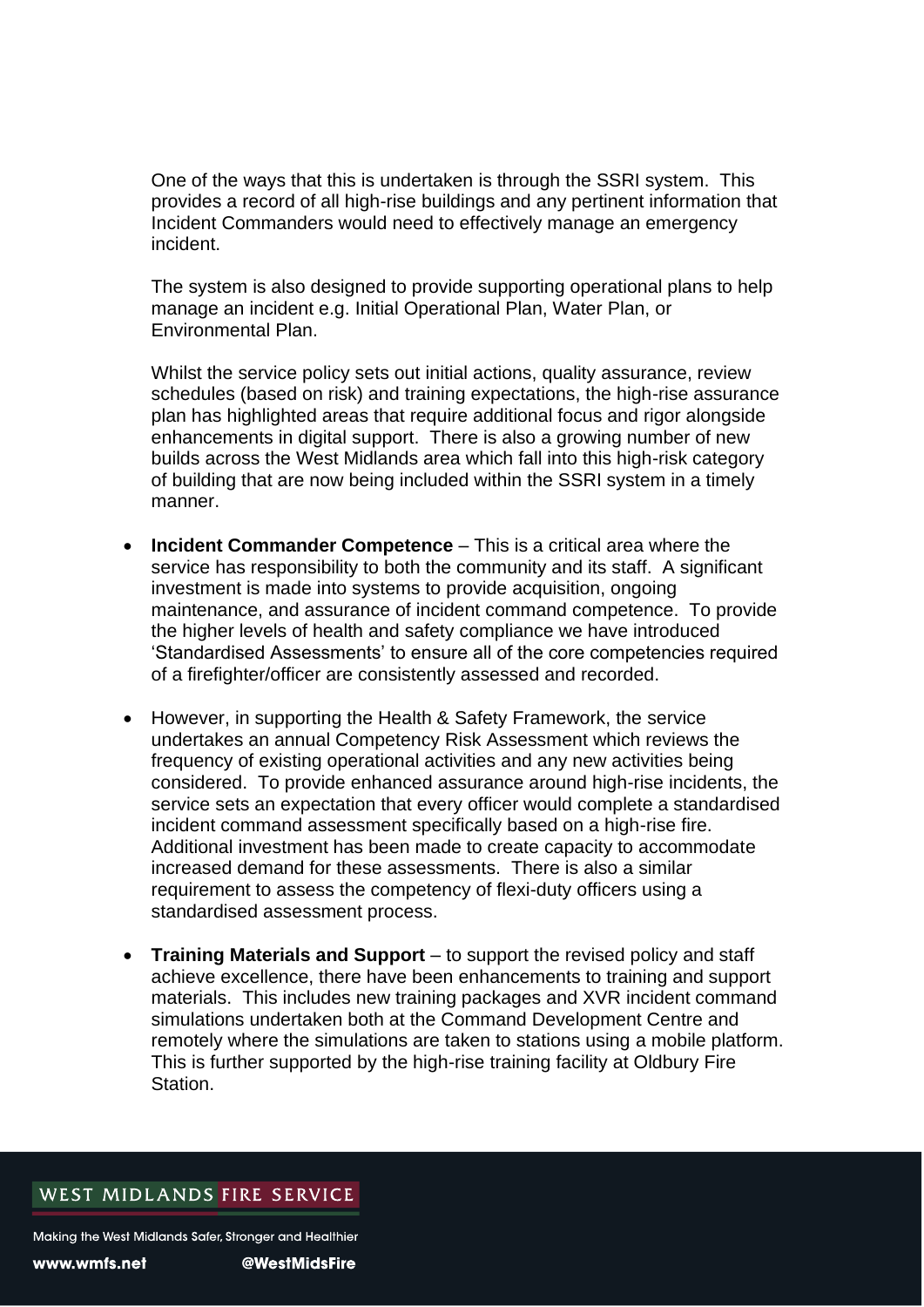- **Research and Development** To support ongoing improvement to the capability and approach to dealing with fires in high-rise buildings, there are multiple new pieces of equipment being considered for inclusion on its frontline appliances. Items being considered are:-
	- Cleveland Coil Hose an alternative way to use firefighting hose.
	- Smoke curtains and smoke hoods to support evacuation.
	- Electric PPV to support firefighting operations, e.g. failure of West Risers.

#### **Tall Buildings**

The Tall Building Action Plan satisfies all the recommendations from the Grenfell Phase One report and the assurance is provided to the Home Office via the National Fire Chiefs Council (NFCC) and reflected in the services Corporate Risk Register. WMFS is developing a revised Tall Buildings Policy in liaison with the NFCC and influencing the national approach through engagement with the National Operational Guidance Programme.

#### **Staffing**

Staffing is managed and evaluated within the 'People' Programme as part of the 'Workforce Planning Project'. Overall, the staffing arrangements and model continue to work effectively and efficiently in the delivery of the Service Delivery Model. The staffing arrangements are based on reduced establishment levels supplemented with the use of Voluntary Additional Shifts (VAS).

The project places attention to the 'ridership factor'; this accounts for the number of days people are unavailable for operational duties outside of allocated annual leave and includes absence related to sickness and restricted duties. Awareness of the ridership factor contributes to the understanding of fleet availability and consequently a measure of the effectiveness of our Service Delivery Model.

#### **Property Asset Plan Project**

The new Coventry Fire Station became operational in the summer of 2019. It has comprehensive new technology including a new turn out system where the appliance and incident type that is being mobilised is communicated via speakers through the turn out system. The training facility at Coventry is the next phase for development during 2020/21.

### **Fire Control Vision Project**

## WEST MIDLANDS FIRE SERVICE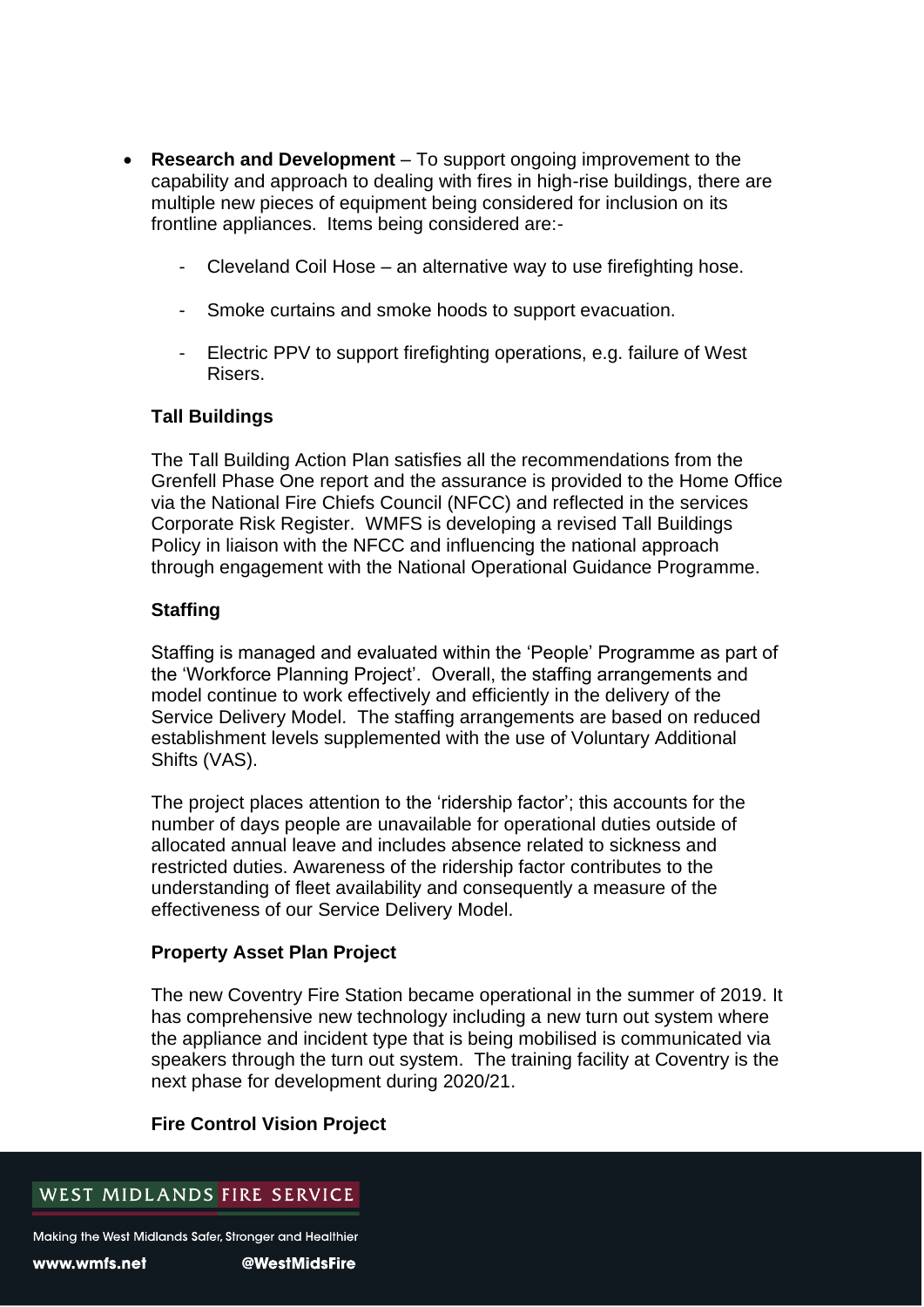Fire Control are using technology on a day-to-day basis including the increased use of 999Eye which enables Fire Control operators to see the incident through the camera on the caller's mobile phone and mobilise the right resources to the incident. The use of the Dynamic Cover Tool enables Fire Control to position the fleet and crews where risk is highest enabling the service to achieve its attendance standards and save life.

### **Brigade Response Vehicles and Brigade Support Vehicles**

The Service operates a blended fleet of vehicles. The management of Unwanted Fire Signals from Automatic Fire Alarms is provided via Brigade Response Vehicles and Brigade Support Vehicles and has seen a reduction in the number of calls received. The performance indicator is 200 calls below target compared to nearly 400 over target for the same period in 2018/19. This is due to the work of Operational Crews, Business Support Officers and Fire Safety Officers giving advice and working with businesses to reduce the impact of calls on the Service Delivery Model.

The flexible staffing arrangements implemented due to the financial constraints are having an impact on value released by the Business Support Officers. This is due to the Officers being used to staff appliances during their shifts, reducing the Protection activities. The risk is being analysed and data is being reviewed to manage the issues highlighted.

### **Emergency Services Mobile Communications Programme (ESMCP)**

In 2011 the government set up the Emergency Services Mobile Communications Programme to look at options to replace Airwave. There has been a series of issues and delays where it is now anticipated that it will be delivered in December 2022.

WMFS continues to contribute to this programme through a dedicated project which also links to Staffordshire FRS due to the Shared Fire Control.

### **Distributed Training Model**

The distributed training model continues to make use of local assets and resources and provides opportunities for West Midlands Fire Service firefighters to undertake training at locations throughout the service area. This localised approach supports the ethos of personal accountability in relation to workforce competence and operational excellence in the delivery of effective, safe, and assertive firefighting.

As crews undertake most of their training whilst remaining available for response to emergency calls, the distributed training model is a key component in supporting the Service Delivery Model.

## WEST MIDLANDS FIRE SERVICE